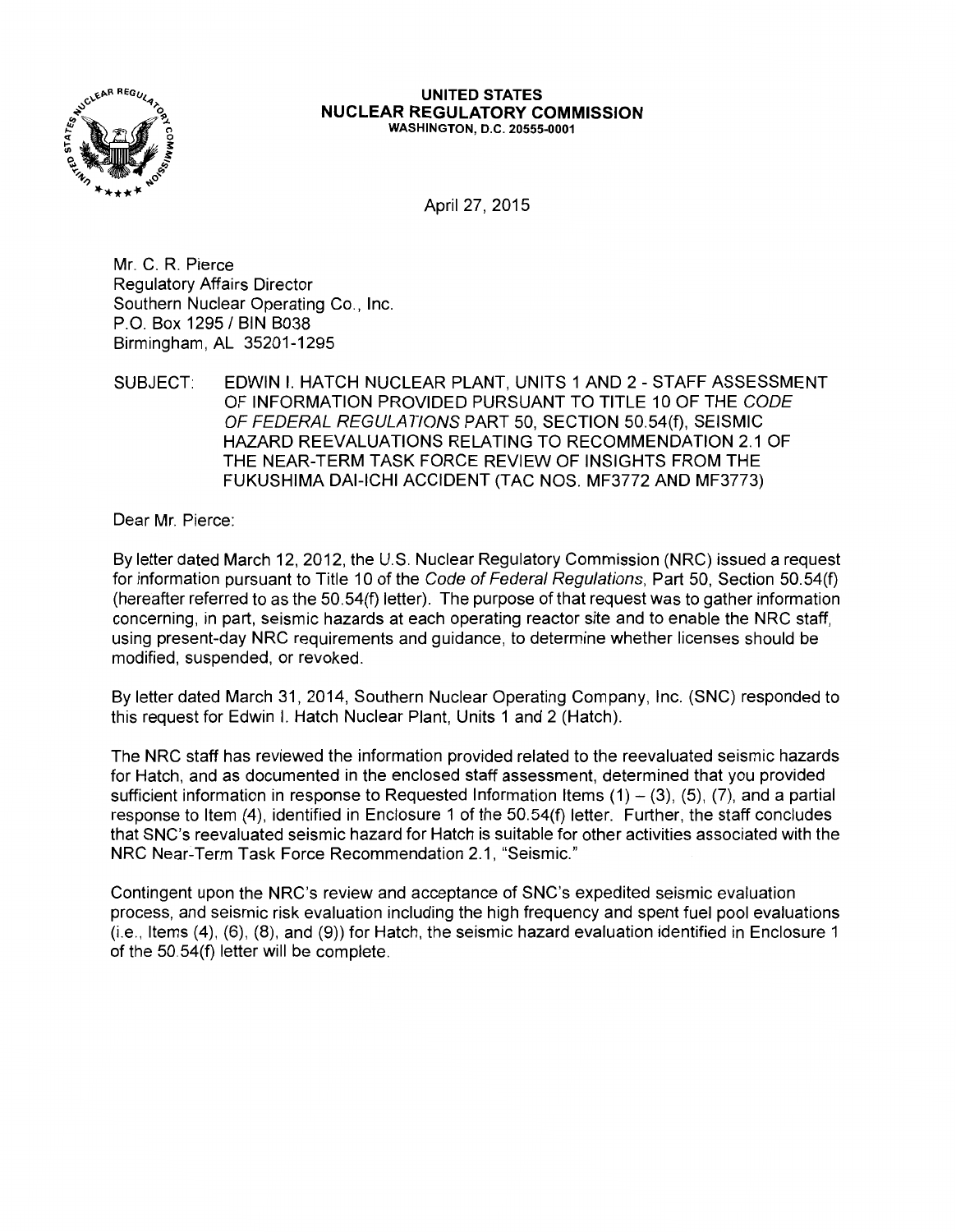C. Pierce - 2 -

If you have any questions, please contact me at (301) 415-6197 or via e-mail at Tekia.Govan@nrc.gov.

Sincerely,

 $\mathcal{U}\iota_{\alpha}\mathcal{Y}_{\delta\alpha}$ 

Tekia Govan, Project Manager Hazards Management Branch Japan Lessons-Learned Division Office of Nuclear Reactor Regulation

Docket Nos. 50-321 and 50-366

Enclosure: Staff Assessment of Seismic Hazard Evaluation and Screening Report

cc w/encl: Distribution via Listserv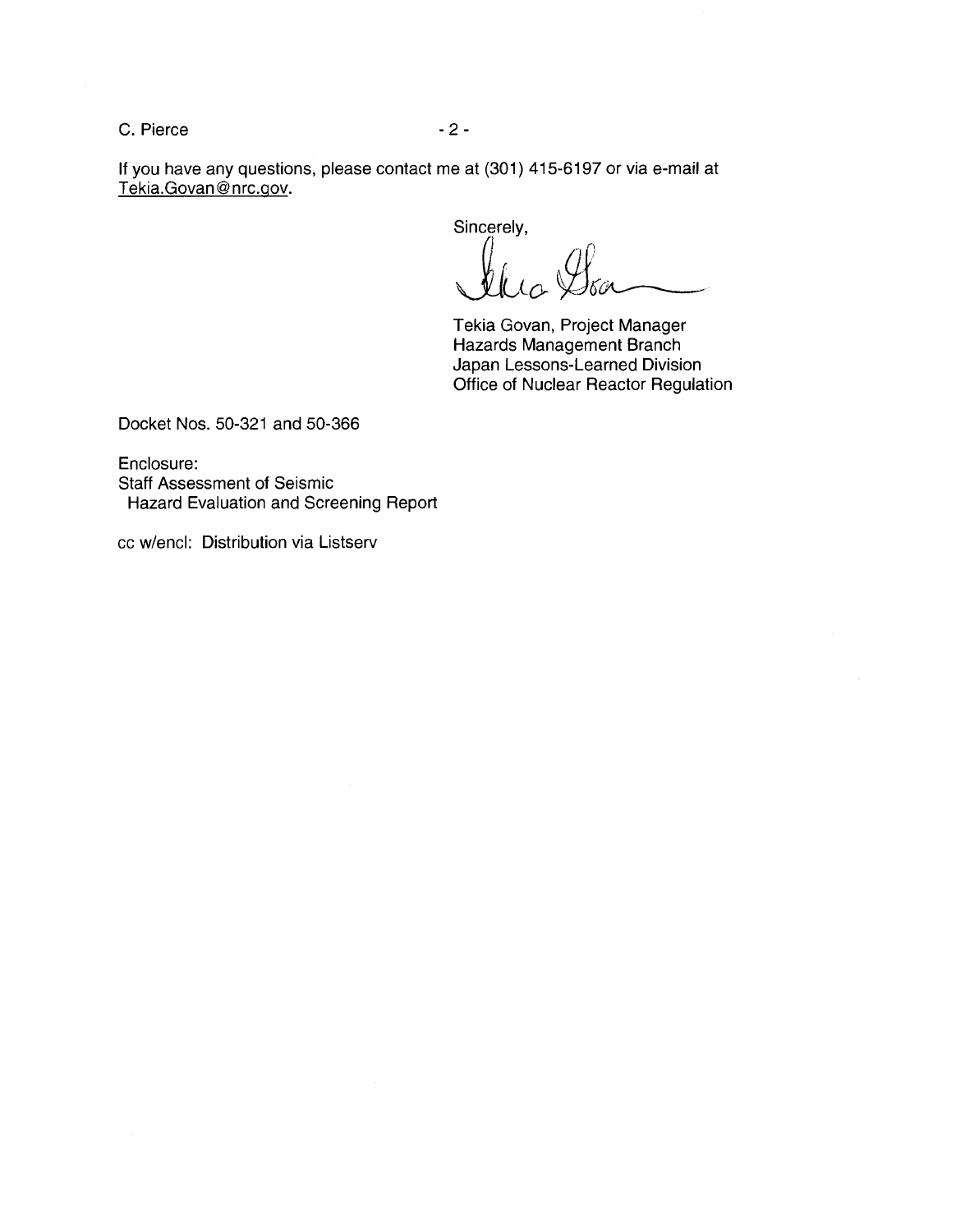# STAFF ASSESSMENT BY THE OFFICE OF NUCLEAR REACTOR REGULATION

## RELATED TO SEISMIC HAZARD AND SCREENING REPORT

# EDWIN I. HATCH NUCLEAR STATION, UNIT S. 1 AND 2

## DOCKET NOS. 50-321 AND 50-366

# 1.0 INTRODUCTION

By letter dated March 12, 2012 (NRC, 2012a), the U.S. Nuclear Regulatory Commission (NRC or Commission) issued a request for information to all power reactor licensees and holders of construction permits in active or deferred status, pursuant to Title 10 of the Code of Federal Regulations (10 CFR), Section 50.54(f) "Conditions of license" (hereafter referred to as the "50.54(f) letter"). The request and other regulatory actions were issued in connection with implementing lessons-learned from the 2011 accident at the Fukushima Dai-ichi nuclear power plant, as documented in the "Near-Term Task Force Review of Insights from the Fukushima Dai-ichi Accident" (NRC, 2011b).<sup>1</sup> In particular, the NRC Near-Term Task Force (NTTF) Recommendation 2.1, and subsequent Staff Requirements Memoranda (SRM) associated with Commission Papers SECY-11-0124 (NRC, 2011c) and SECY-11-0137 (NRC, 2011d), instructed the NRC staff to issue requests for information to licensees pursuant to 10 CFR 50.54(f).

Enclosure 1 to the 50.54(f) letter requested that addressees perform a reevaluation of the seismic hazards at their sites using present-day NRC requirements and guidance to develop a ground motion response spectrum (GMRS). The required response section of Enclosure 1 requests licensees to submit Requested Information Items (1) through (7) within 1.5 years of the date of the 50.54(f) letter for sites within the Central and Eastern United States (CEUS). Specifically, the NRC requested that each addressee provide the following information:

The required response section of Enclosure 1 requests that each addressee provide the following information:

- (1) Site-specific hazard curves (common fractiles and mean) over a range of spectral frequencies and annual exceedance frequencies,
- (2) Site-specific, performance-based GMRS developed from the new site-specific seismic hazard curves at the control point elevation,
- (3) Safe Shutdown Earthquake (SSE) ground motion values including specification of the control point elevation,

 $1$  Issued as an enclosure to Commission Paper SECY-11-0093 (NRC, 2011a).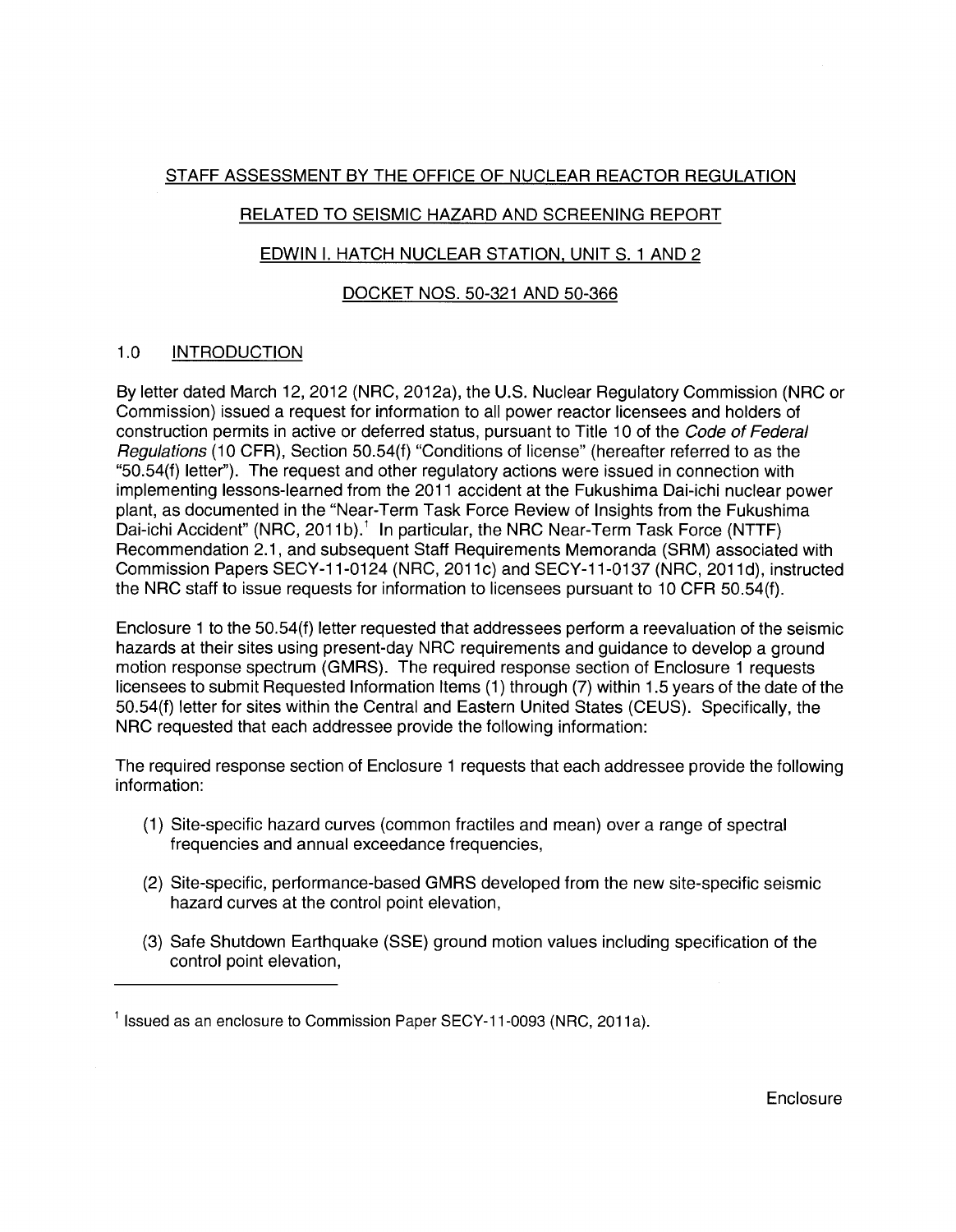- (4) Comparison of the GMRS and SSE (If the GMRS is completely bounded by the SSE, an interim action plan or risk evaluation is not necessary. However if the GMRS exceeds the SSE only at higher frequencies, information related to the functionality of high-frequency sensitive SSCs is requested),
- (5) Additional information such as insights from NTTF Recommendation 2.3 walkdown and estimates of plant seismic capacity developed from previous risk assessments to inform NRC screening and prioritization,
- (6) Interim evaluation and actions taken or planned to address the higher seismic hazard relative to the design basis, as appropriate, prior to completion of the risk evaluation (if necessary),
- (7) Statement if a seismic risk evaluation is necessary,
- (8) Seismic risk evaluation (if necessary), and
- (9) Spent fuel pool (SFP) evaluation (if necessary).

Present-day NRC requirements and guidance with respect to characterizing seismic hazards use a probabilistic approach in order to develop a risk-informed performance-based GMRS for the site. Regulatory Guide (RG) 1.208, A Performance-based Approach to Define the Site-Specific Earthquake Ground Motion, describes this approach. As described in the 50.54(f) letter, if the reevaluated seismic hazard, as characterized by the GMRS, is not bounded by the current plant design-basis SSE, further seismic risk evaluation of the plant is merited.

By letter dated November 27, 2012 (Keithline, 2012), the Nuclear Energy Institute (NEI) submitted Electric Power Research Institute (EPRI) report "Seismic Evaluation Guidance: Screening, Prioritization, and Implementation Details (SPID) for the Resolution of Fukushima Near-Term Task Force Recommendation 2.1 Seismic" (EPRI, 2012), hereafter referred to as the SPID. The SPID supplements the 50.54(f) letter with guidance necessary to perform seismic reevaluations and report the results to NRC in a manner that will address the Requested Information Items in Enclosure 1 of the 50.54(f) letter. By letter dated February 15, 2013 (NRC, 2013b), the staff endorsed the SPID.

The required response section of Enclosure 1 to the 50.54(f) letter specifies that CEUS licensees provide their Seismic Hazard and Screening Report (SHSR) by 1.5 years after issuance of the 50.54(f) letter. However, in order to complete its update of the EPRI seismic ground motion models (GMM) for the CEUS (EPRI, 2013), industry proposed a six-month extension to March 31, 2014, for submitting the SHSR. Industry also proposed that licensees perform an expedited assessment, referred to as the Augmented Approach, for addressing the requested interim evaluation (Item (6) above), which would use a simplified assessment to demonstrate that certain key pieces of plant equipment for core cooling and containment functions, given a loss of all alternating current power, would be able to withstand a seismic hazard up to two times the design-basis. Attachment 2 to the April 9, 2013, letter (Pietrangelo, 2013) provides a revised schedule for plants needing to perform (1) the Augmented Approach by implementing the Expedited Seismic Evaluation Process (ESEP) and (2) a seismic risk evaluation. By letter dated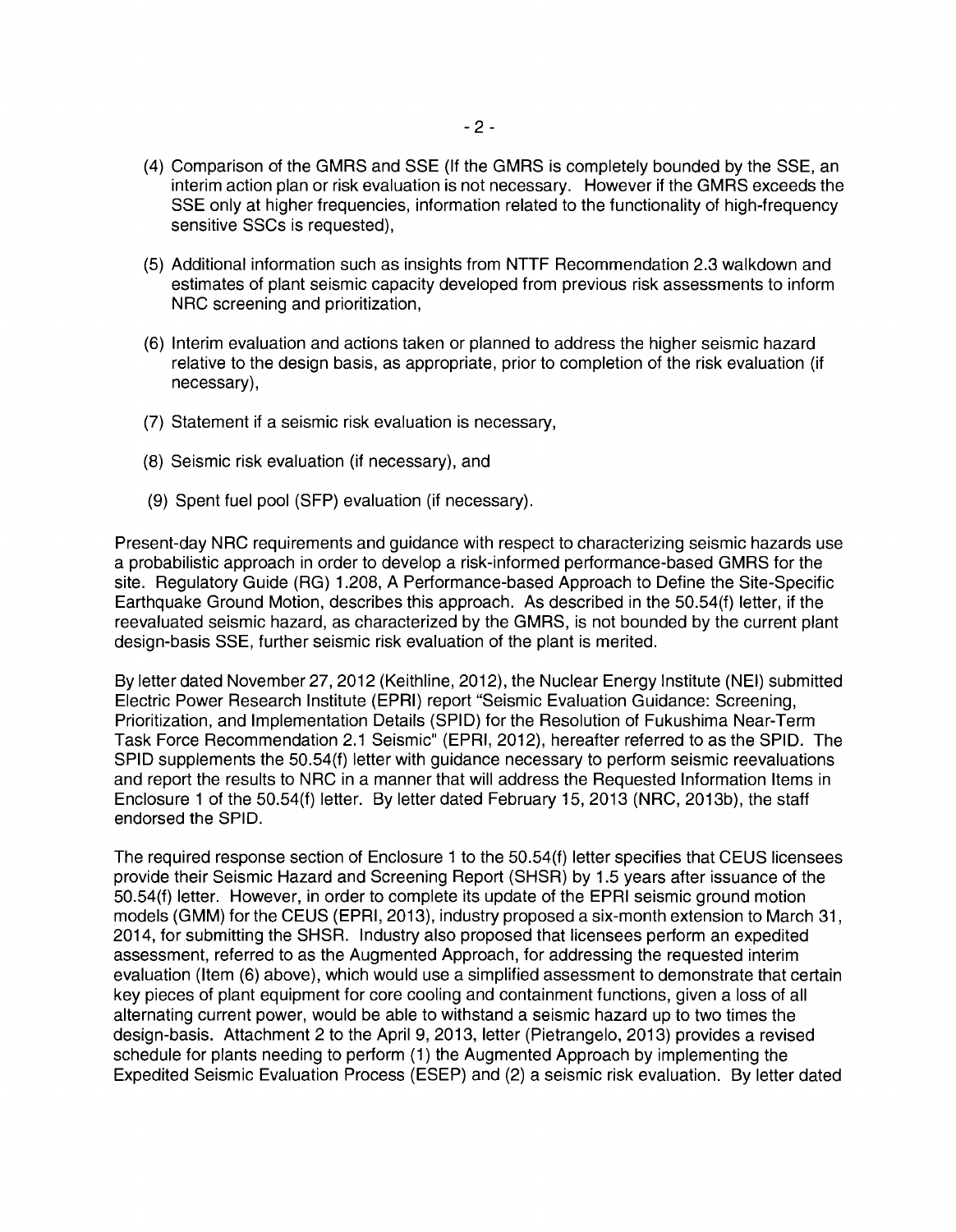May 7, 2013 (NRC, 2013a), the NRC determined that the modified schedule was acceptable and by letter dated August 28, 2013 (NRC, 2013c), the NRC determined that the updated GMM (EPRI, 2013) is an acceptable GMM for use by CEUS plants in developing a plant-specific GMRS.

By letter dated April 9, 2013 (Pietrangelo, 2013), industry committed to follow the SPID to develop the SHSR for existing nuclear power plants. By letter dated September 12, 2013 (Pierce, 2013), Southern Nuclear Operating Company, Inc. (the licensee, SNC), submitted partial site response information for Edwin I Hatch Nuclear Station, Units 1 and 2 (Hatch). By letter dated March 31, 2014 (Pierce, 2014), the licensee submitted its SHSR.

## 2.0 REGULATORY EVALUATION

The structures, systems, and components (SSCs) important to safety in operating nuclear power plants are designed either in accordance with, or meet the intent of Appendix A to 10 CFR Part 50, General Design Criteria (GDC) 2: "Design Bases for Protection Against Natural Phenomena;" and Appendix A to 10 CFR Part 100, "Reactor Site Criteria." GDC 2 states that SSCs important to safety at nuclear power plants shall be designed to withstand the effects of natural phenomena such as earthquakes, tornadoes, hurricanes, floods, tsunami, and seiches without loss of capability to perform their safety functions.

For initial licensing, each licensee was required to develop and maintain design bases that, as defined by 10 CFR 50.2, identify the specific functions that an SSC of a facility must perform, and the specific values or ranges of values chosen for controlling parameters as reference bounds for the design. The design bases for the SSCs reflect appropriate consideration of the most severe natural phenomena that had been historically reported for the site and surrounding area. The design bases also considered limited accuracy, quantity, and period of time in which the historical data have been accumulated.

The seismic design bases for currently operating nuclear power plants were either developed in accordance with, or meet the intent of GDC 2 and 10 CFR Part 100, Appendix A. Although the regulatory requirements in Appendix A to 10 CFR Part 100 are fundamentally deterministic, the NRC process for determining the seismic design-basis ground motions for new reactor applications after January 10, 1997, as described in 10 CFR 100.23, requires that uncertainties be addressed through an appropriate analysis such as a probabilistic seismic hazard analysis (PSHA).

Section 50.54(f) of 10 CFR states that a licensee shall at any time before expiration of its license, upon request of the Commission, submit written statements, signed under oath or affirmation, to enable the Commission to determine whether or not the license should be modified, suspended, or revoked. On March 12, 2012, the NRC staff issued requests for licensees to reevaluate the seismic hazards at their sites using present-day NRC requirements and guidance, and identify actions planned to address plant-specific vulnerabilities associated with the updated seismic hazards.

Attachment 1 to Enclosure 1 of the 50.54(f) letter describes an acceptable approach for performing the seismic hazard reevaluation for plants located in the CEUS. Licensees are expected to use the CEUS Seismic Source Characterization (CEUS-SSC) model in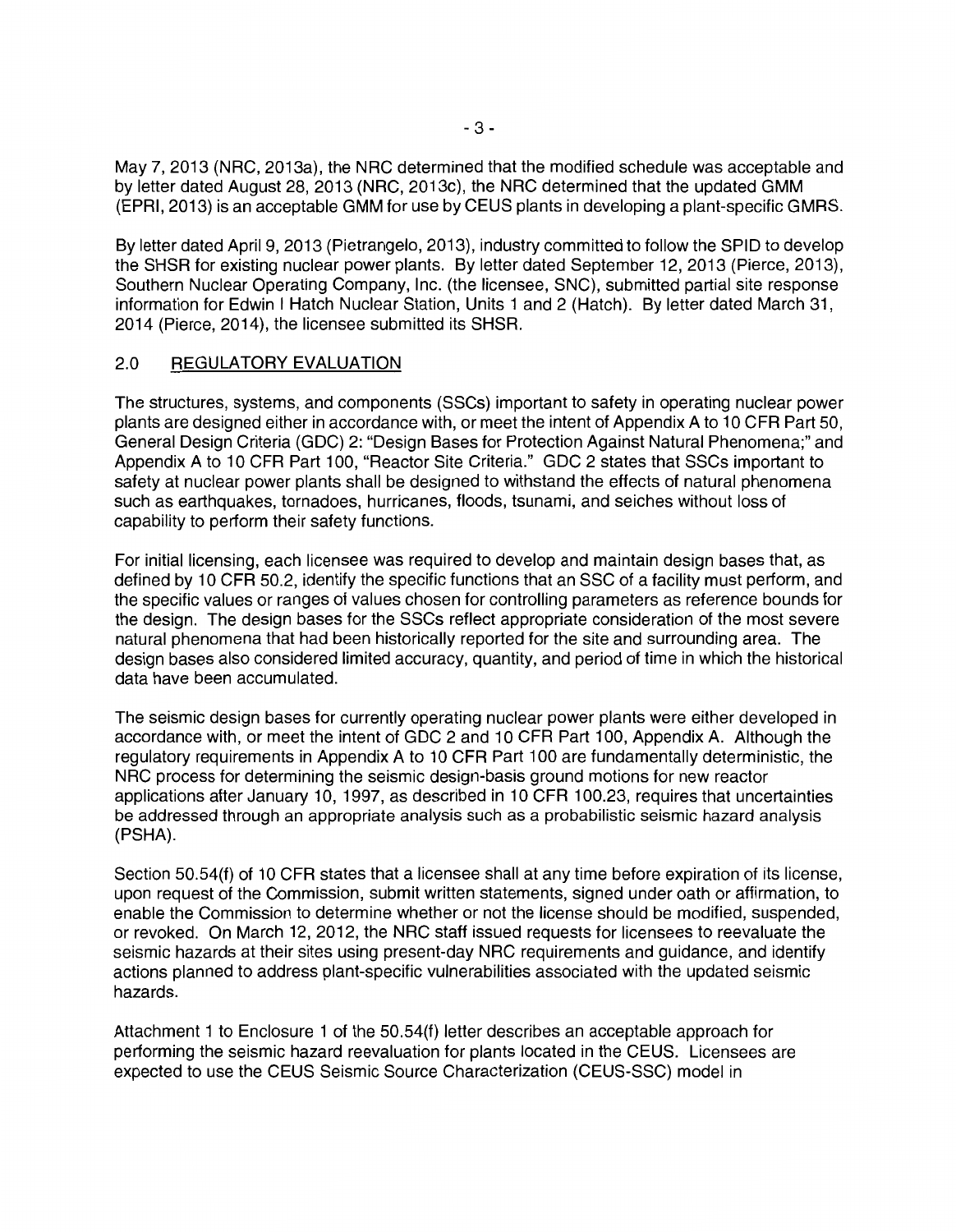NUREG-2115 (NRG, 2012b) along with the appropriate EPRI (2004, 2006) GMMs. The SPID provides further guidance regarding the appropriate use of GMMs for the CEUS. Specifically, Section 2.3 of the SPID recommends the use of the updated GMM (EPRI, 2013) and, as such, licensees used the NRG-endorsed updated EPRI GMM instead of the older EPRI (2004, 2006) GMM to develop PSHA base rock hazard curves. Finally, Attachment 1 requests that licensees conduct an evaluation of the local site response in order to develop site-specific hazard curves and GMRS for comparison with the plant SSE.

## 2.1 Screening Evaluation Results

By letter dated March 31, 2014 (Pierce, 2014), SNC provided the SHSR for Hatch, Units 1 and 2. The licensee's SHSR indicates that the site GMRS exceeds the SSE for Hatch, Units 1 and 2 over the frequency range of 1 to 10 Hertz (Hz). Therefore, the licensee indicated that it will perform a seismic risk evaluation and a SFP evaluation for Hatch, Units 1 and 2. Further, the licensee indicated that since the SSE also exceeds the GMRS above 10 Hz, that a high frequency confirmation will be performed for Hatch, Units 1 and 2.

On May 9, 2014 (NRG, 2014), the staff issued a letter providing the outcome of its 30-day screening and prioritization evaluation. As indicated in the letter, the staff confirmed the licensee's screening results. The response spectrum for Hatch, Units 1 and 2 over the frequency range of between 1 to 10 Hz and above 10 Hz. As such, a seismic risk evaluation, high-frequency confirmation and SFP evaluation are merited for Hatch, Units 1 and 2.

On January 20, 2015 (Pierce, 2015), the licensee provided additional information it developed for use in the Hatch, Units 1 and 2 seismic probabilistic risk assessment (SPRA).

## 3.0 TECHNICAL EVALUATION

The NRG staff evaluated the licensee's submittal to determine if the provided information responded appropriately to Enclosure 1 of the 50.54(f) letter with respect to characterizing the reevaluated seismic hazard.

#### 3.1 Plant Seismic Design-Basis

Enclosure 1 of the 50.54(f) letter requests the licensee provide the SSE ground motion values, as well as the specification of the control point elevation for comparison to the GMRS. For operating reactors licensed before 1997, the SSE is the plant licensing basis earthquake and is characterized by 1) a peak ground acceleration (PGA) value which anchors the response spectra at high frequencies (typically at 33 Hz for the existing fleet of Nuclear Power Plants; (2) a response spectrum shape which depicts the amplified response at all frequencies below the PGA; and (3) a control point where the SSE is defined.

In Section 3.1 of the SHSR, the licensee described its seismic design bases for Hatch, Units 1 and 2. The licensee stated that the SSE for Hatch, Units 1 and 2 is based on a postulated earthquake producing a Modified Mercalli intensity of VII. Based on this earthquake, the Hatch, Units 1 and 2 SSE are defined in terms of a PGA of 0.15 g (15 percent of the acceleration due to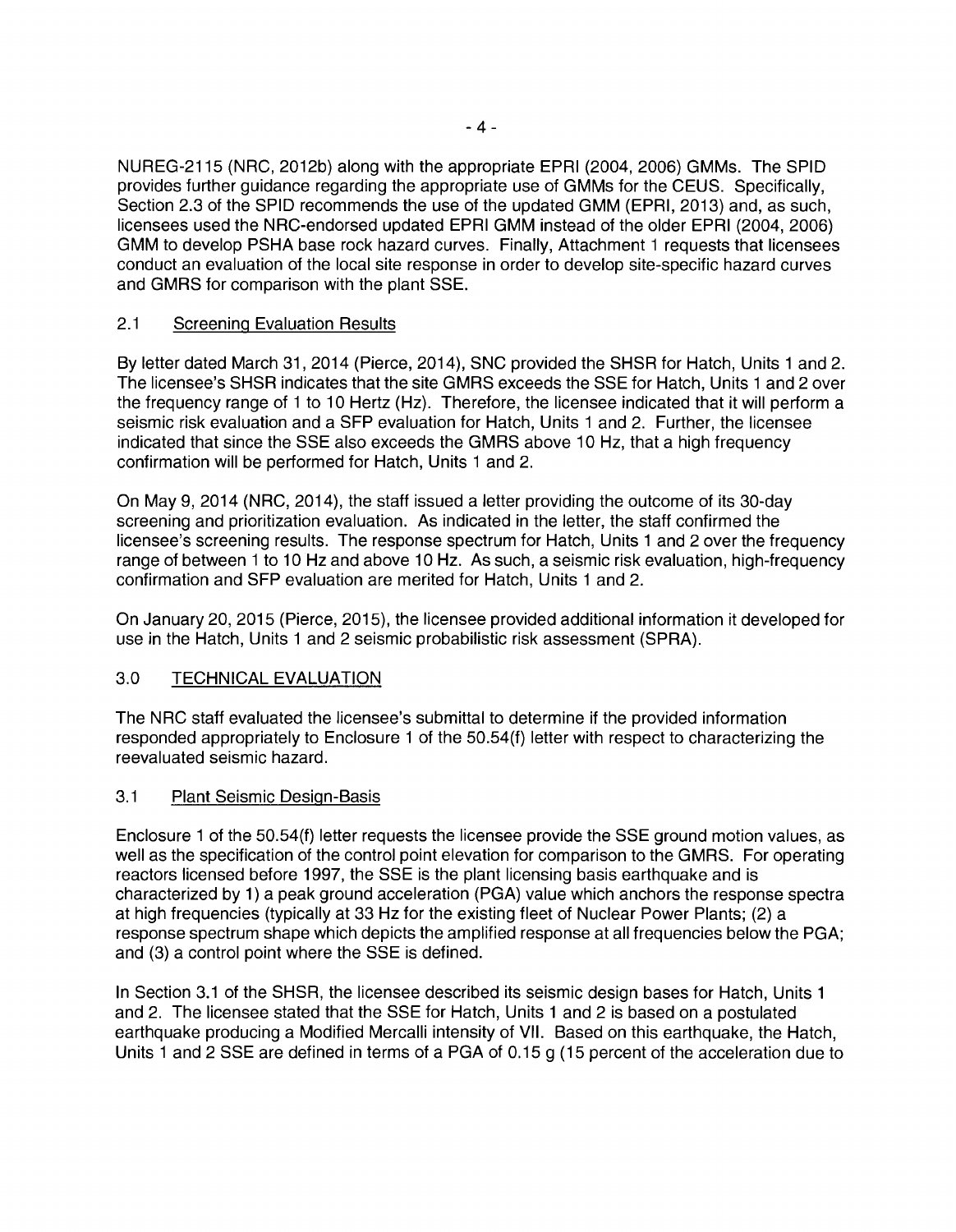earth's gravity). For Hatch Unit 1, the SSE is a Housner spectral shape while the Hatch, Unit 2 SSE is a Modified Newmark spectral shape.

The licensee specified that the SSE control point tor Unit 1 and 2 is located at an elevation of 129 ft (39.3 m), which is general plant grade. The licensee noted that there are safety-related structures founded at the plant grade. The licensee also noted that there is a free field acceleration sensor that is surface mounted which further supports the location of the control point for the SSE and GMRS at plant grade.

The staff reviewed the licensee's description of its SSE tor Hatch, Units 1 and 2 in the SHSR. To further confirm the SSE, the staff also reviewed the Hatch updated final safety analysis report (UFSAR), Revision 32 (SNC, 2014) and verified that it is consistent with the licensee's description in the SHSR. Finally based on review of the SHSR and the UFSAR, the staff confirmed that the licensee's control point elevation for both the Hatch, Units 1 and 2 SSEs is consistent with the guidance provided in the SPID.

#### 3.2 Probabilistic Seismic Hazard Analysis

In Section 2.2 of the SHSR, the licensee stated that, in accordance with the 50.54(f) letter and the SPID, it performed a PSHA using the CEUS-SSC model and the updated EPRI GMM for the CEUS (EPRI, 2013). For its PSHA, the licensee used a minimum moment magnitude (M) of 5.0, as specified in the 50.54(f) letter. The licensee further stated that it included CEUS-SSC background sources out to a distance of 400 mi (640 km) and included the Charleston, Commerce, Eastern Rift Margin Fault northern segment, Eastern Rift Margin Fault southern segment, Marianna, New Madrid Fault System, and the Wabash Valley repeated large magnitude earthquake (RLME) sources, which lie within 620 mi (1,000 km) of the site. The RLME sources are those source areas or faults for which more than one large magnitude ( $M \ge 6.5$ ) earthquake has occurred in the historical or paleo-earthquake (geologic evidence tor prehistoric seismicity) record. The licensee used the mid-continent version of the updated EPRI GMM (EPRI, 2013) tor each of the CEUS-SSC sources. The licensee provided base rock seismic hazard curves in SHSR Section 2.2.2.

As part of its confirmatory analysis of the licensee's GMRS, the staff performed PSHA calculations for base rock site conditions at the Hatch site. As input, the staff used the CEUS-SSC model as documented in NUREG-2115 (NRC, 2012b) along with the updated EPRI GMM (EPRI, 2013). Consistent with the guidance provided in the SPID, the staff included all CEUS-SSC background seismic sources within a 400 mi (640 km) radius of the Hatch site. In addition, the staff included all of the RLME sources falling within a 620 mi (1,000 km) radius of the site. For each of the CEUS-SSC sources used in the PSHA, the staff used the mid-continent version of the updated EPRI GMM (EPRI, 2013). The staff used the resulting base rock seismic hazard curves together with a confirmatory site response analysis, described in the next section, to develop control point seismic hazard curves and a GMRS for comparison with the licensee's results.

Based on review of the SHSR and the staff's confirmatory calculations, the staff concludes that the licensee appropriately followed the guidance provided in the SPID for selecting the PSHA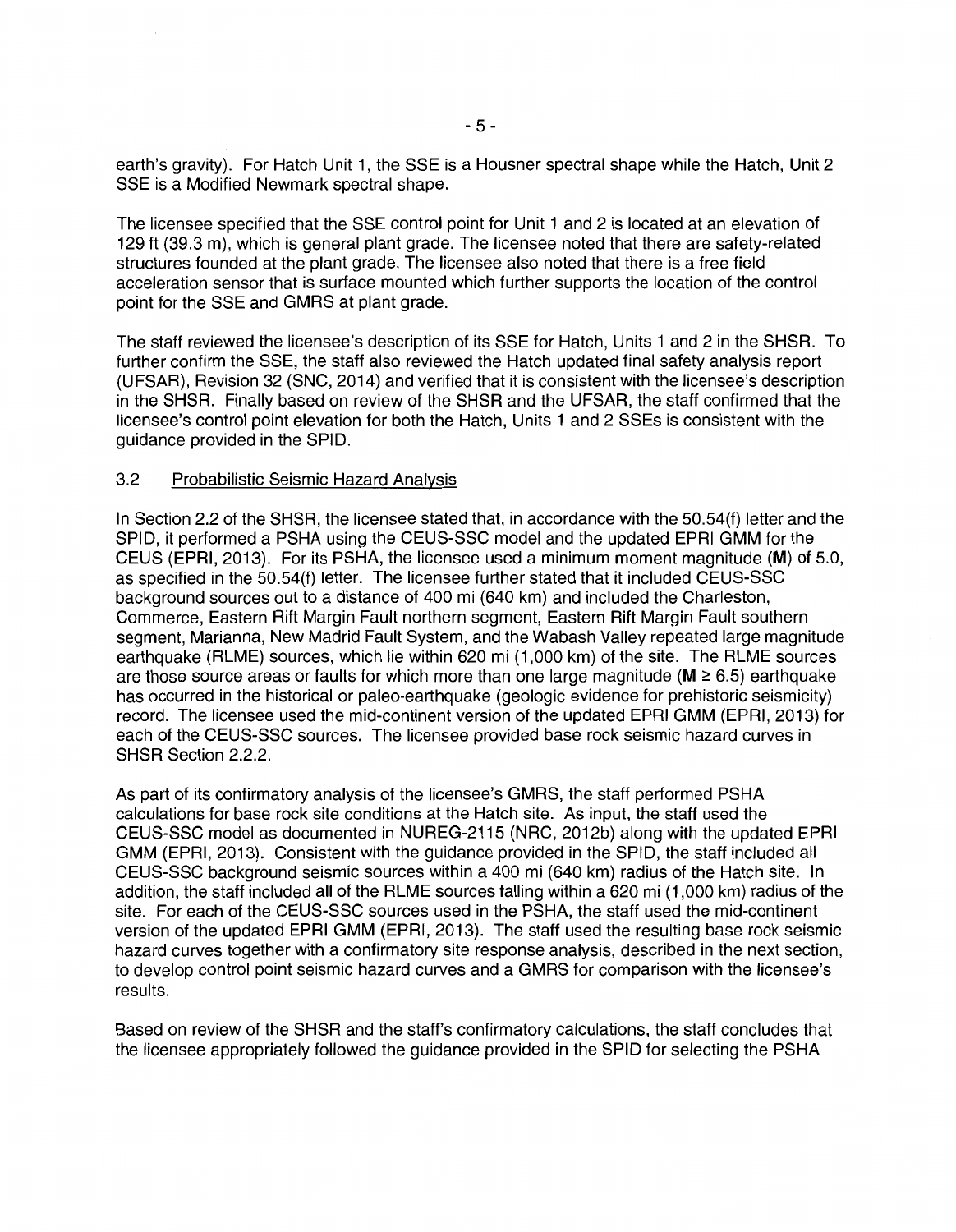input models and parameters for the site. This includes the licensee's use and implementation of the CEUS-SSC model and the updated EPRI GMM model.

## 3.3 Site Response Evaluation

After completing PSHA calculations for reference rock site conditions, Attachment 1 to Enclosure 1 of the 50.54(f) letter requests that the licensee provide a GMRS developed from the site-specific seismic hazard curves at the control point elevation. In addition, the 50.54(f) letter specifies that the subsurface site response model, for both soil and rock sites, should extend to sufficient depth to reach the generic or base rock conditions as defined in the GMMs used in the PSHA. To develop site-specific hazard curves at the control point elevation, Attachment 1 requests that the licensee perform a site response analysis.

Detailed site response analyses were not typically performed for many of older the operating plants; therefore, Appendix B of the SPID provides detailed guidance on the development of site-specific amplification factors (including the treatment of uncertainty) for sites that do not have detailed, measured soil and rock parameters to extensive depths.

The purpose of the site response analysis is to determine the site amplification that will occur as a result of bedrock ground motions propagating upwards through the soil/rock column to the surface. The critical parameters that determine what frequencies of ground motion are affected by the upward propagation of bedrock motions are the layering of soil and/or soft rock, the thicknesses of these layers, the shear-wave velocities and low-strain damping of the layers, and the degree to which the shear modulus and damping change with increasing input bedrock amplitude.

## 3.3.1 Site Base Case Profiles

The licensee provided detailed site profile descriptions in Sections 2.3.1 and 2.3.2 of its SHSR based on information provided in the Hatch UFSAR (SNC, 2014). The licensee stated that the site is underlain by approximately 4, 100 ft (1,250 m) of compacted and K-krete backfill and alternating layers of sand, limestones, marl, and clays overlying bedrock.

Geophysical investigations for the Hatch site consisted of independent spent fuel storage installation (ISFSI) pad investigations and nearby oil wells with gamma ray and sonic log data. The licensee provided a brief description of the subsurface materials in terms of geologic units and thicknesses in its SHSR. The licensee provided best-estimate velocities for the compacted backfill, K-krete, and in-situ materials in SHSR Tables 2.3.2-2 and 2.3.2-3 and SHSR Figures 2.3.2-1 and 2.3.2-2, respectively.

To characterize the subsurface geology, the licensee developed three site base case profiles. The middle, or best estimate, base case profile was developed using measured shear wave velocities from the ISFSI pad investigations for depths to 229 ft (70 m), linear interpolation was used for depths from 229 ft (70 m) to 509 ft (155 m), and nearby well data was used for portions of the profile deeper than 509 ft (155 m). To obtain the licensee's base case profile for depths greater than 509 ft (155 m), the licensee converted the well data from compressional wave velocities to shear wave velocities using a Poisson's ratio of 0.25. To account for uncertainty in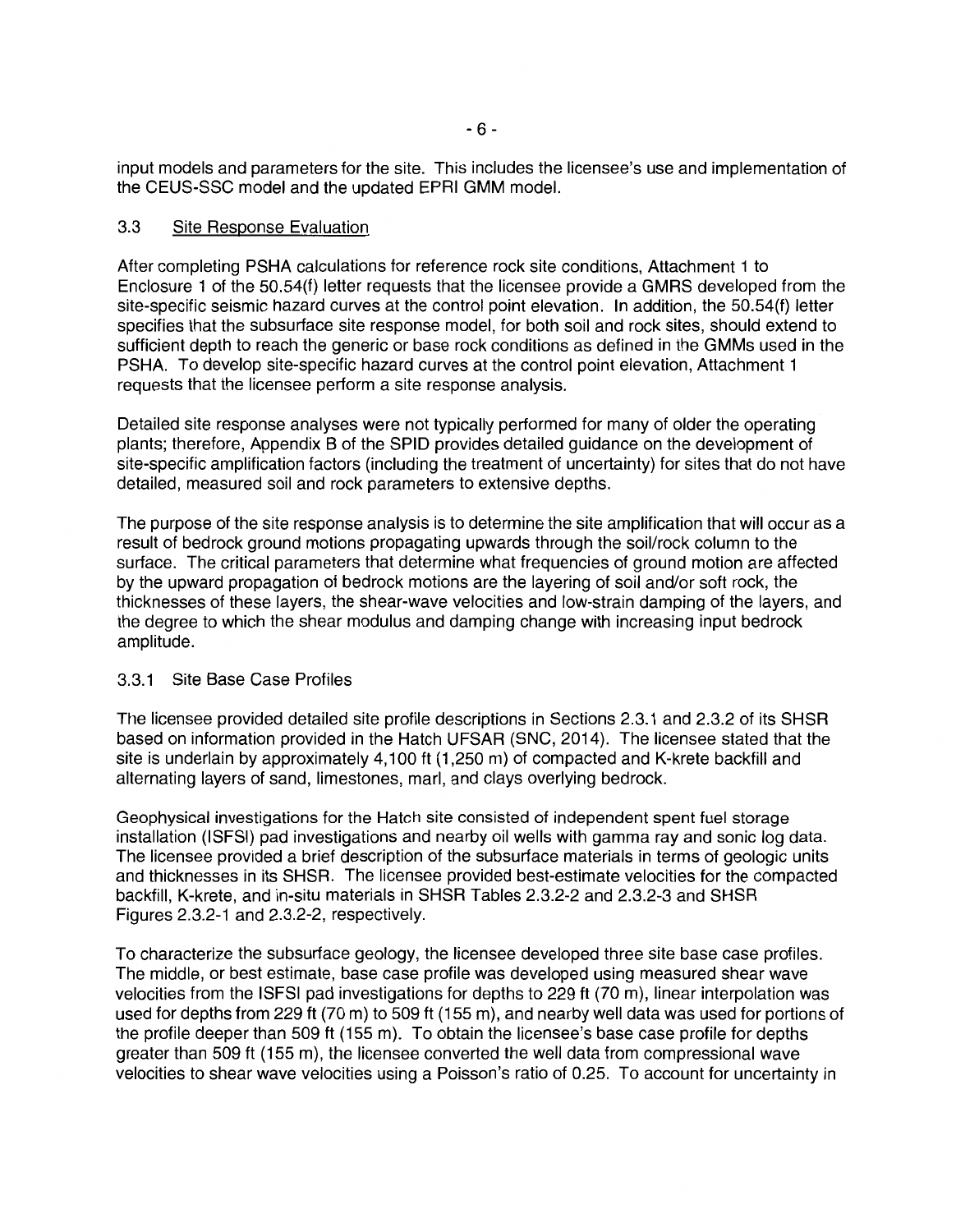the profile, the licensee used a logarithmic standard deviation of 0.35 to develop the upper and lower base case profiles. Figure 3.3-1 of this assessment shows the licensee's three shear-wave velocity base case profiles.

In Section 2.3.2.1 of its SHSR, the licensee stated that no site-specific dynamic material properties were determined in the initial siting of Hatch, Units 1 and 2. Therefore, the licensee used the EPRI soil shear modulus reduction and hysteretic damping curves to a depth of 279 ft (85 m), Idriss and Boulanger (2010) curves for weathered rock for material between depths of 279 ft (85 m) to 509 ft (155 m), and assume linear behavior with no damping for material at depths greater than 509 ft (155 m).

The licensee also considered the impact of kappa, or small strain damping, on site response. Kappa is measured in units of seconds (sec), and is the damping contributed by both intrinsic hysteretic damping as well as scattering due to wave propagation in heterogeneous material. For the Hatch site, the licensee determined that the deep soil kappa value of 0.04s dominates the profile and used a natural log standard deviation of 0.4 to estimate the upper and lower range values of kappa. Total profile kappa values for the best estimate, upper, and lower base case velocity profiles are 0.054, 0.060, and 0.052 sec, respectively.

To account for randomness in material properties across the plant site, the licensee randomized its base case shear-wave velocity profiles using a natural log standard deviation of 0.25 over the upper 90 ft (27.4 m) and a natural log standard deviation of 0.15 below that depth. Additionally, the licensee stated in Section 2.3.3 of its SHSR that it randomized its base case shear-wave velocity profiles using the guidance in the SPID.

#### 3.3.2 Site Response Method and Results

In Section 2.3.4 of its SHSR, the licensee described the process used to develop input ground motions for the site response analysis. In Section 2.3.5, the licensee described its implementation of the random vibration theory (RVT) approach to perform its site response calculations. Finally, Section 2.3.6 of the SHSR shows the resulting amplification functions and associated uncertainties for seven frequencies of interest.

In order to develop probabilistic site-specific control point hazard curves, as requested in Requested Information Item (1) of the 50.54(f) letter, the licensee used Method 3, described in Appendix B-6.0 of the SPID. The licensee's use of Method 3 involved computing the site-specific control point elevation hazard curves for a broad range of spectral accelerations by combining the site-specific bedrock hazard curves, determined from the initial PSHA, and the amplification functions and their associated uncertainties, determined from the site response analysis.

## 3.3.3 Staff Confirmatory Analysis

To confirm the licensee's site response analysis, the staff performed site response calculations for the Hatch site. The staff reviewed the licensee's site response analysis and performed confirmatory calculations to independently test the licensee's results following the guidance in Appendix B of the SPID.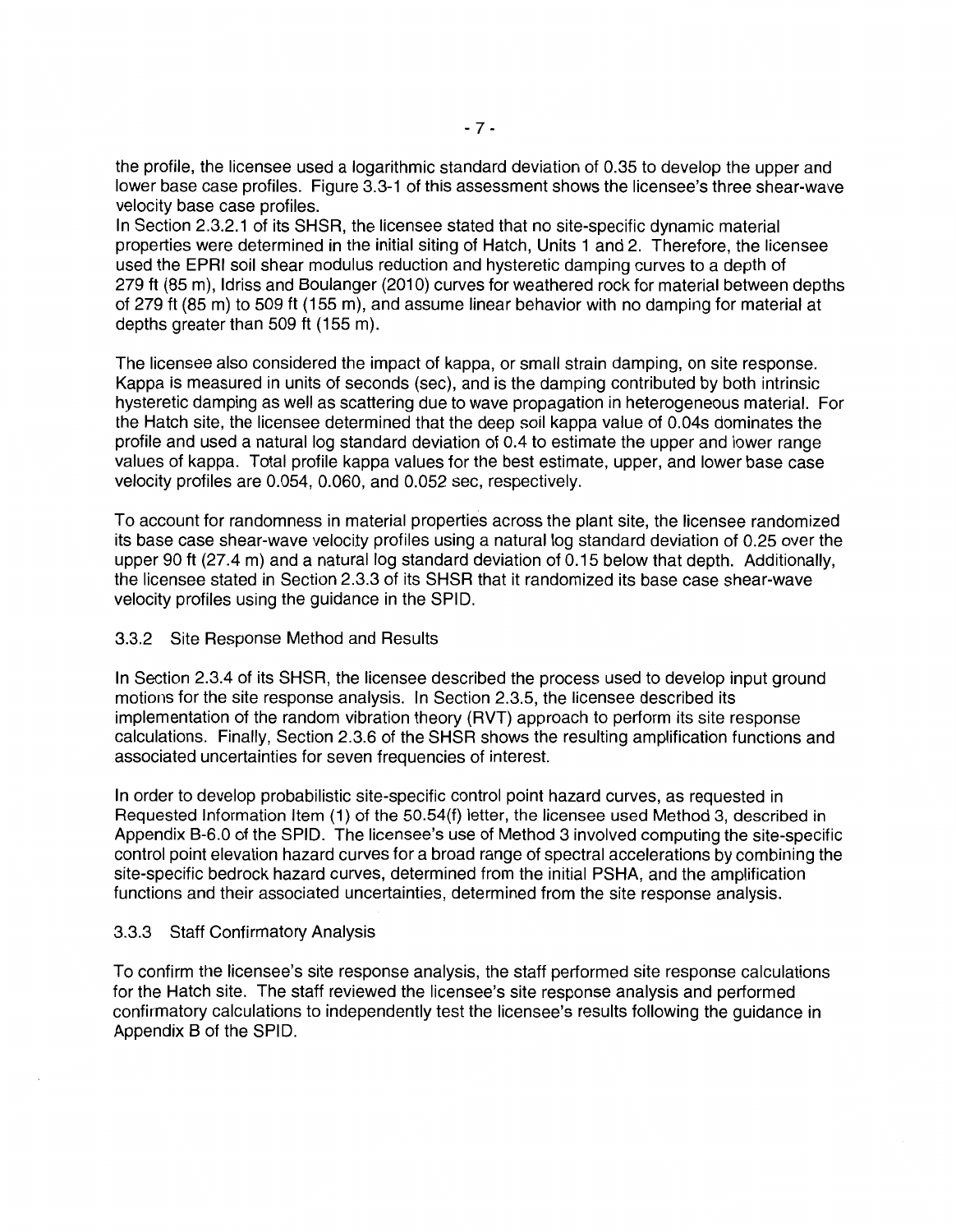To characterize the subsurface geology, the staff developed three site base case profiles. The middle, or best estimate, profile was developed using measured shear wave velocities from the ISFSI pad investigations for depths to 229 ft (70 m), the SPID template velocity profile for the layers between 229 ft (70 m) to 509 ft (155 m), and nearby well data for portions of the profile deeper than 509 ft (155 m). To obtain the its base case profile for depths great than 509 ft (155 m), the staff converted the well data from compressional wave velocities to shear wave velocities using relationships developed by Castagna (1985) and Brocher (2005). To account for uncertainty in the profile, the staff used a logarithmic standard deviation of 0.15 to develop the upper and lower base case profiles. Figure 3.3-1 of this assessment illustrates the velocity profiles the staff used in its confirmatory analysis.

In the absence of any site-specific dynamic material property measurements, the staff followed the SPID guidance for soil sites and selected two alternative characterizations of dynamic material behavior. In one characterization, the staff used the EPRI soil shear modulus reduction and hysteretic damping curves over the upper 276 ft (84 m), EPRI rock shear modulus reduction and hysteretic damping curves between depths of 276 ft (84 m) and 500 ft (152 m), and linear behavior with no damping below 500 ft (152 m). In the second characterization, the staff used the Peninsular Range shear modulus reduction and hysteretic damping curves over the upper 276 ft (84 m), linear behavior with 1 percent damping between depths of 276 ft (84 m) and 500 ft (152 m), and linear with no damping below 500 ft (152 m). The staff assigned equal weights to the two characterizations.

To determine kappa for its final case profiles, the staff calculated kappa for each shear wave profile using the seismic quality factor values from Campbell (2009), along with the shear wave velocities, and layer thicknesses for each layer to arrive at kappa values for the best estimate, upper, and lower base case velocity profiles of 0.044, 0.062, and 0.033 sec, respectively. The staff used a natural log standard deviation of 0.15 to estimate the upper and lower range values of kappa.

To account for randomness in material properties across the plant site, the staff randomized its base case shear-wave velocity profiles using a natural log standard deviation of 0.25 over the upper 50 ft (15 m) and a natural log standard deviation of 0.15 below that depth. Additionally, the staff randomized its base case shear wave velocity profiles using the guidance in the SPID.

Figure 3.3-2 of this assessment shows a comparison of the staff's and licensee's median site amplification factors and uncertainties  $(\pm 1)$  standard deviation) for two of the eleven input loading levels. The staff's median site amplification factors are similar to the licensee's, except where the staff's amplification factors are larger than the licensee's values, at frequencies of approximately 0.2 Hz and between 0.5 to 2.5 Hz.

Overall, the licensee's approach to modeling the subsurface rock properties and their uncertainties results in site amplification factors that are similar in shape but somewhat lower than the staff's site amplification factors. This result is due to the wide range between the licensee's three base case velocity profiles, which extend from velocities around 2,500 ft/sec (762 m/sec) for the lower base case profile to over 10,000 ft/sec (3049 m/sec) for the upper base case profile. These shear wave velocity values are consistent with material in between soil and rock (lower base case) to a very stiff hard rock (upper base case). In contrast, the staff characterized the site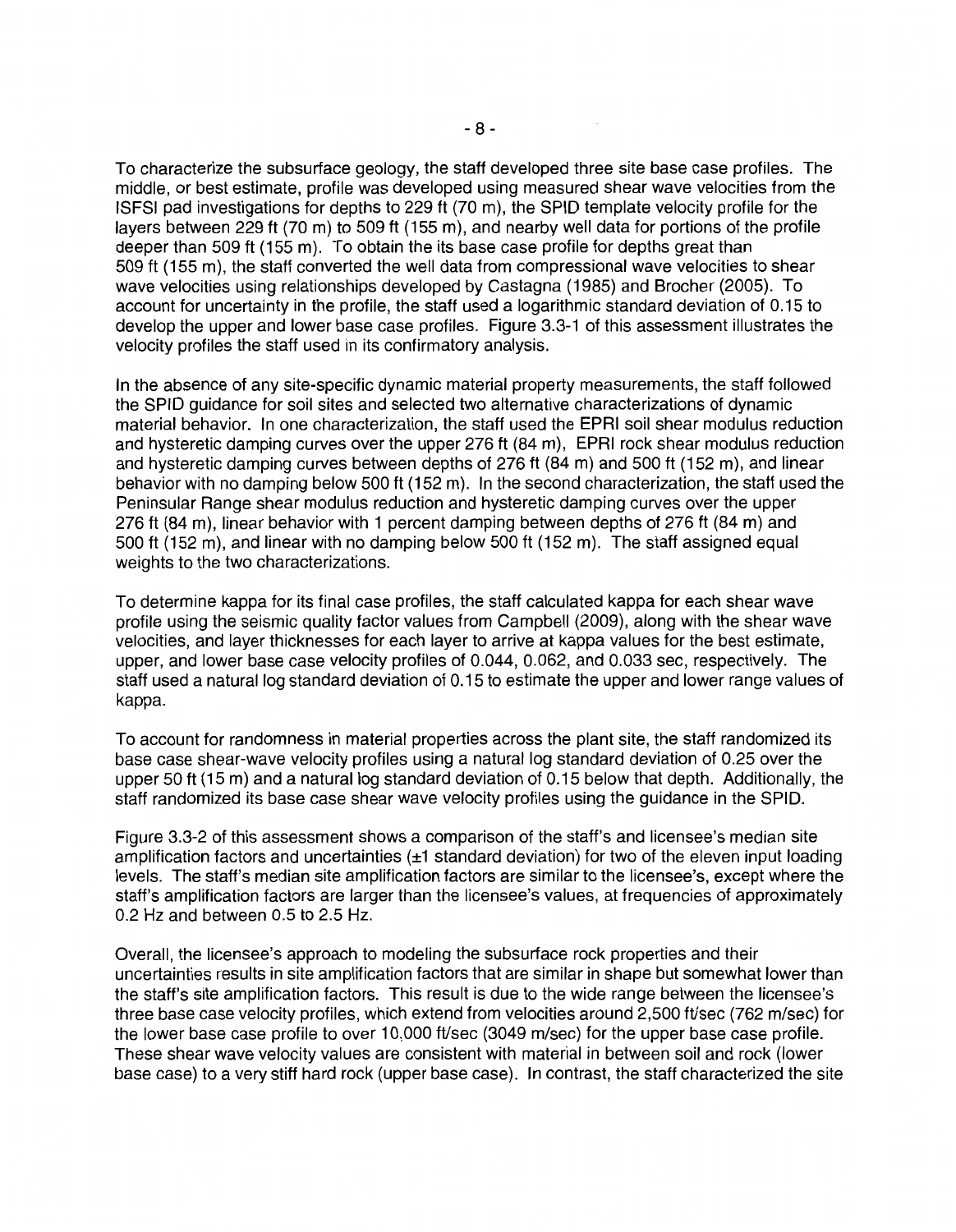subsurface as a weaker rock site with interbedded layers of soil. As such, the staff used a standard deviation of 0.15 to develop the upper and lower base case profiles. In contrast, the licensee used a standard deviation of 0.35, which is recommended by the SPID for sites with little or no subsurface data.

However, as shown in Figure 3.3-3 of this assessment, the differences between the licensee's and staff's site response analyses do not have a significant impact on the control point seismic hazard curves over the important annual frequency of exceedance range of 10 $4$  to 10 $6$ . Appendix B of the SPID provides guidance for performing site response analyses, including capturing the uncertainty for sites with less subsurface data; however, the guidance is neither entirely prescriptive nor comprehensive.

In summary, the staff concludes that the licensee's site response was conducted using present-day guidance and methodology, including the NRC-indorsed SPID\_ The staff performed independent calculations to confirm that the licensee's amplification factors and control point hazard curves adequately characterize the site response, including the uncertainty associated with the subsurface material properties, for the Hatch site.

#### 3.4 Ground Motion Response Spectra

In Section 2.4 of the SHSR, the licensee states that it used the control point hazard curves, described in SHSR Section 2.3.7, to develop the  $10^{-4}$  and  $10^{-5}$  (mean annual frequency of exceedance) uniform hazard response spectra (UHRS) and then computed the GMRS using the criteria in RG 1 .208.

The staff independently calculated the  $10^{-4}$  and  $10^{-5}$  UHRS using the results of its confirmatory PSHA and site response analyses, as described in Sections 3.2 and 3.3 of this staff assessment, respectively. For Unit 1, Figure 3.4-1 of this assessment shows a comparison of the GMRS determined by the licensee (SHSR GMRS), the GMRS determined by the staff (NRC GMRS), and the Hatch, Unit 1 SSE. For Unit 2, Figure 3.4-2 of this assessment shows a comparison of the GMRS determined by the licensee (SHSR GMRS), the GMRS determined by the staff (NRC GMRS), and the Hatch, Unit 2 SSE.

As shown in Figures 3.4-1 of this assessment, the licensee's GMRS shape differs somewhat from that calculated by the staff, although both exceed the SSE for Hatch, Unit 1 at all frequencies. In addition, as shown in Figure 3.4-2 of this assessment, the licensee's and staff's confirmatory GMRS both exceed the SSE for Hatch, Unit 2 at most frequencies. The NRC staff's confirmatory GMRS is slightly higher than the licensee's at frequencies between approximately 1.5 to 3 Hz and above 10 Hz for both Hatch, Units 1 and 2. Also shown in Figures 3.4-1 and 3.4-2 of this assessment is the Hatch SPRA GMRS described in Pierce (2015). As described in Pierce (2015), the licensee will use the Hatch SPRA GMRS and associated hazard curves for its SPRA analysis, rather than the GMRS described in the SHSR. Because the Hatch SPRA GMRS is higher than both the licensee's SHSR GRMS and staff's confirmatory GMRS, the staff concludes that the Hatch SPRA GMRS and its accompanying hazard curves are acceptable for use in response to the 50.54(f) letter.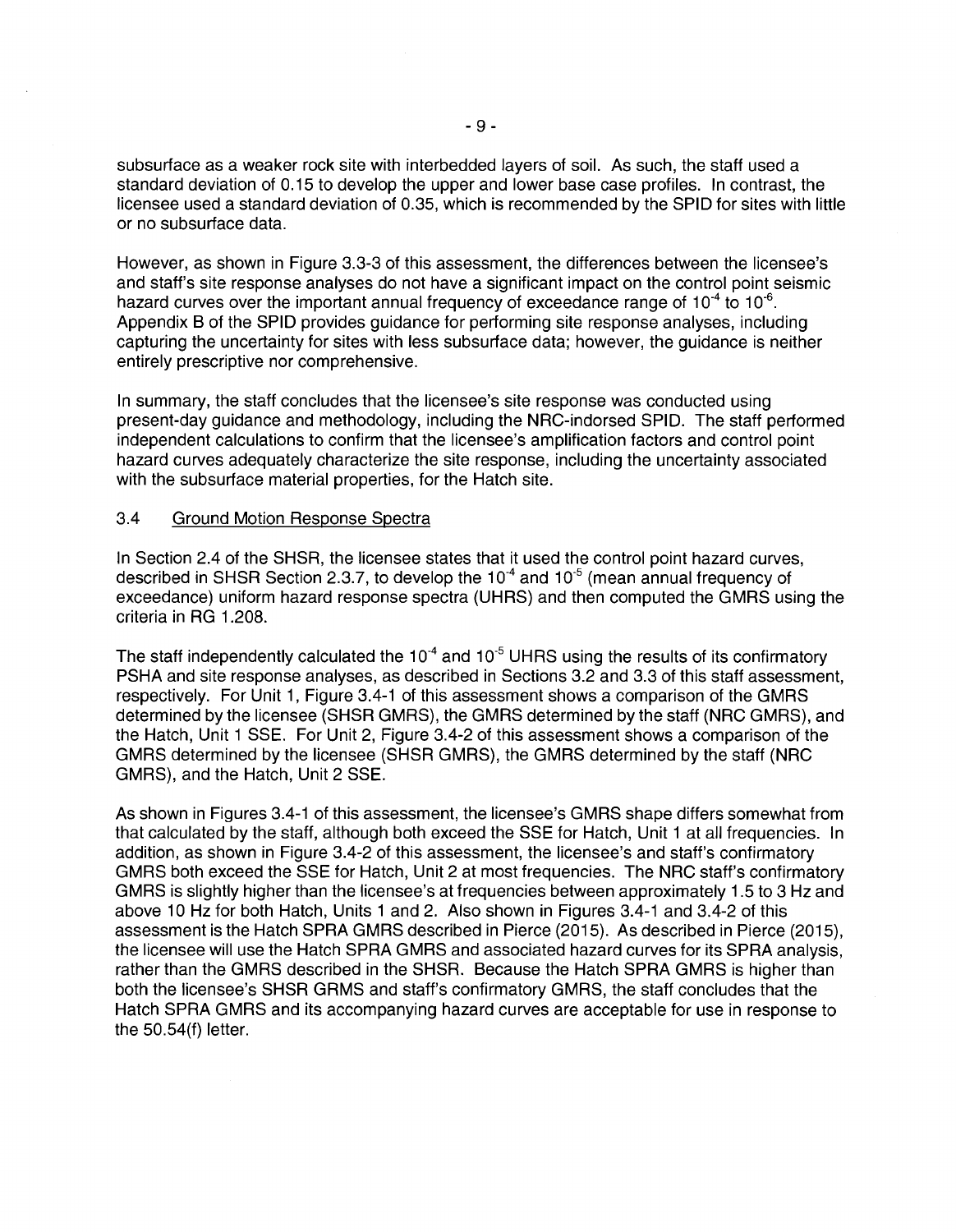The staff confirms that the licensee used the present-day guidance and methodology outlined in RG 1.208 and the SPID to calculate the horizontal GMRS, as requested in the 50.54(f) letter. As such, the staff concludes that both the SHSR and SPRA GMRS determined by the licensee adequately characterize the reevaluated hazard for the Hatch site. In addition, since the licensee's SPRA GMRS envelopes both the licensee's SHSR GMRS and the staff's confirmatory GMRS, it is suitable for use in subsequent evaluations and confirmations, as needed, for the response to the 50.54(f) letter, dated March 12, 2012. The staff performed both a PSHA and site response confirmatory analysis and achieved results consistent with the licensee's horizontal GMRS.

## 4.0 CONCLUSION

The NRG staff reviewed the information provided by the licensee for the reevaluated seismic hazard for the Hatch site. Based on its review, the staff concludes that the licensee conducted the hazard reevaluation using present-day methodologies and guidance, it appropriately characterized the site given the information available, and met the intent of the guidance for determining the reevaluated seismic hazard. Based upon the preceding analysis, the NRG staff concludes that the licensee provided an acceptable response to Requested Information Items  $(1) - (3)$ ,  $(5)$ ,  $(7)$ , and a partial response to Item  $(4)$ , identified in Enclosure 1 of the 50.54(f) letter. Further, the licensee's reevaluated seismic hazard is acceptable to address other actions associated with NTTF Recommendation 2.1, "Seismic."

In reaching this determination, the staff confirmed the licensee's conclusion that the licensee's GMRS for the Hatch site exceeds the SSE for Hatch Units 1 and 2 over the frequency range of 1 to 10 Hz, and also above the 10 Hz range. As such, the licensee will perform a seismic risk evaluation, which will include a high-frequency confirmation, and a SFP evaluation. NRG review and acceptance of SNC's seismic risk evaluation which includes the high frequency confirmation, an ESEP interim evaluation and a SFP evaluation (i.e., Items (4), (6), (8), and (9)) for Hatch, Units 1 and 2 will complete the Seismic Hazard Evaluation identified in Enclosure 1 of the 50.54(f) letter.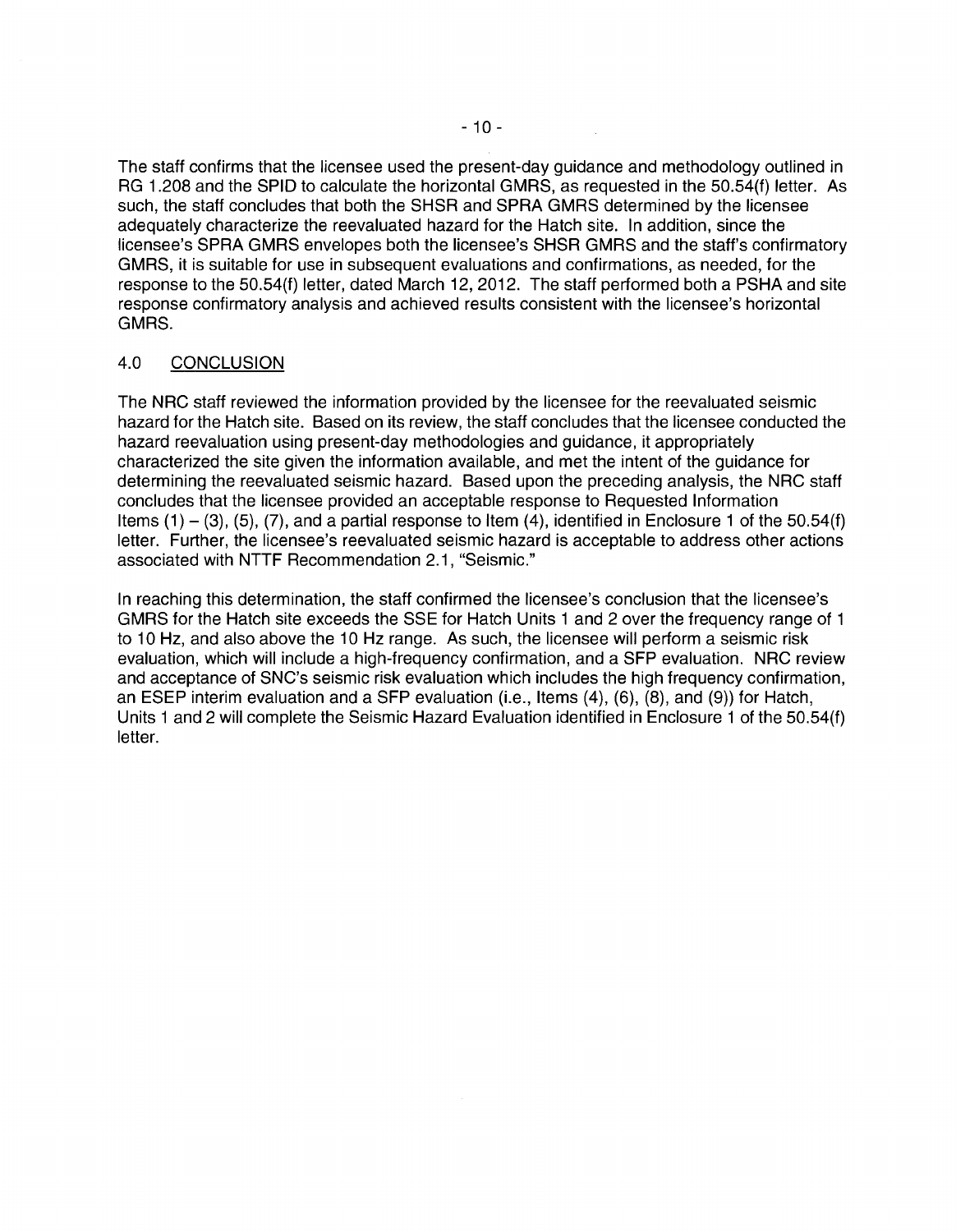#### **REFERENCES**

Note: ADAMS Accession Nos. refers to documents available through NRC's Agencywide Documents Access and Management System (ADAMS). Publicly-available ADAMS documents may be accessed through http://www.nrc.gov/reading-rm/adams.html.

#### U.S. Nuclear Regulatory Commission Documents and Publications

- NRC (U.S. Nuclear Regulatory Commission), 2011a, "Near-Term Report and Recommendations for Agency Actions Following the Events in Japan," Commission Paper SECY-11-0093, July 12, 2011, ADAMS Accession No. ML 11186A950.
- NRC (U.S. Nuclear Regulatory Commission), 2011 b, "Recommendations for Enhancing Reactor Safety in the 21<sup>st</sup> Century: The Near-Term Task Force Review of Insights from the Fukushima Dai-lchi Accident," Enclosure to SECY-11-0093, July 12, 2011, ADAMS Accession No. ML11186A950.
- NRC (U.S. Nuclear Regulatory Commission), 2011 c, "Recommended Actions to be Taken Without Delay from the Near-Term Task Force Report," Commission Paper SECY-11-0124, September 9, 2011, ADAMS Accession No. ML11245A158.
- NRC (U.S. Nuclear Regulatory Commission), 2011 d, "Prioritization of Recommended Actions to be Taken in Response to Fukushima Lessons Learned," Commission Paper SECY-11-0137, October 3, 2011, ADAMS Accession No. ML 11272A 111.
- NRC (U.S. Nuclear Regulatory Commission), 2012a, letter from Eric J. Leeds, Director, Office of Nuclear Reactor Regulation and Michael R. Johnson, Director, Office of New Reactors, to All Power Reactor Licensees and Holders of Construction Permits in Active or Deferred Status, March 12, 2012, ADAMS Accession No. ML 12053A340.
- NRC (U.S. Nuclear Regulatory Commission), 2012b, "Central and Eastern United States Seismic Source Characterization for Nuclear Facilities", NUREG-2115, ADAMS stores the NUREG as multiple ADAMS documents, which are accessed through the web page http://www.nrc.gov/readinq-rm/doc-collections/nuregs/staff/sr2115/.
- NRC (U.S. Nuclear Regulatory Commission), 2013a. Letter From Eric J. Leeds, to Joseph Pollock, Executive Director NEI, Acceptance Letter for NEI Submittal of Augmented Approach, Ground Motion Model Update Project, and 10 CFR 50.54(f) Schedule Modifications Related to the NTTF Recommendation 2.1, Seismic Reevaluations, May 7, 2013, ADAMS Accession No. ML13106A331.
- NRC (U.S. Nuclear Regulatory Commission), 2013b, letter from David L. Skeen, Director, Japan Lessons-Learned Directorate, to Joseph E. Pollock, Executive Director, Nuclear Energy Institute, Endorsement of Electric Power Research Institute Draft Report 1025287, "Seismic Evaluation Guidance," February 15, 2013, ADAMS Accession No. ML12319A074.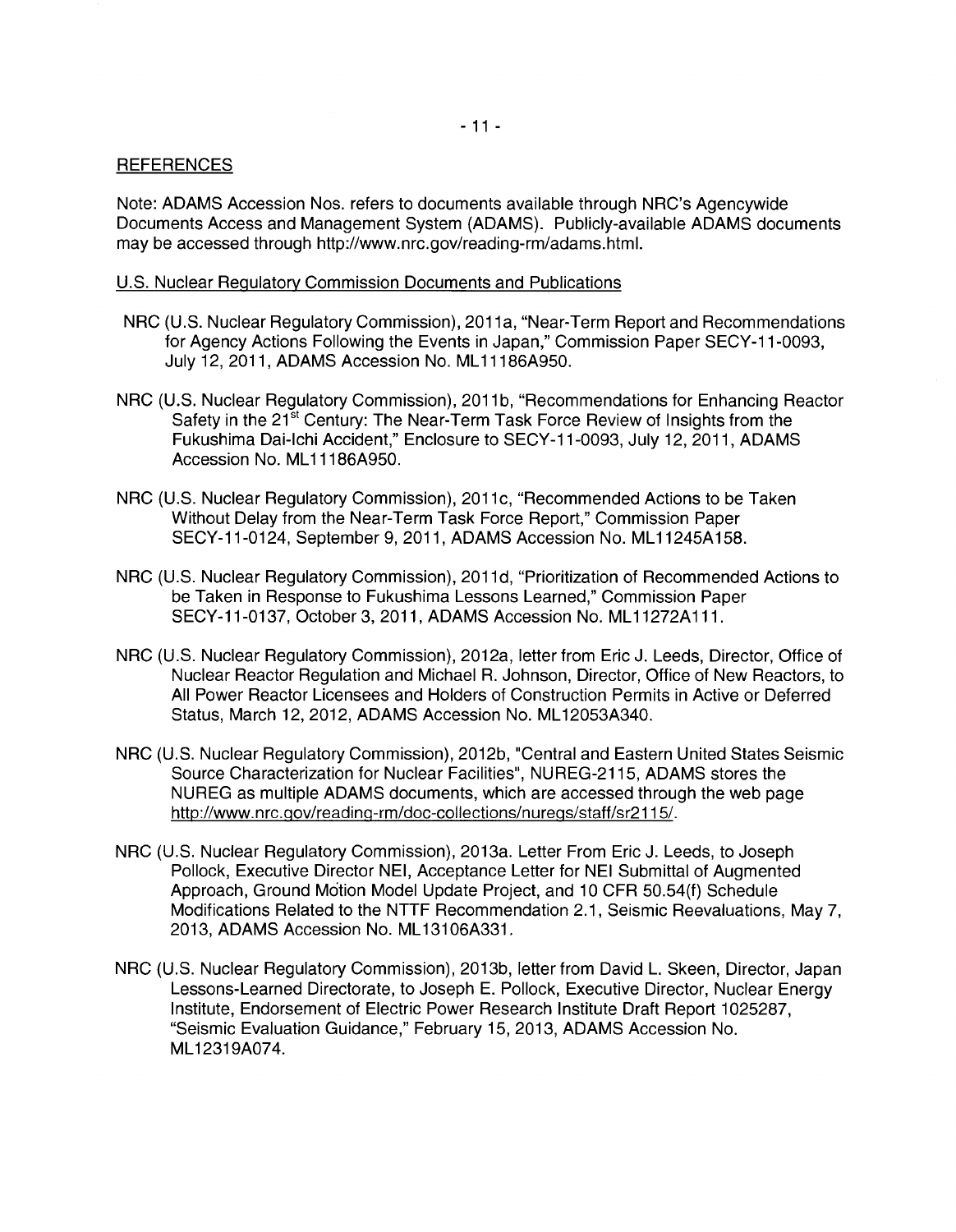- NRC (U.S. Nuclear Regulatory Commission) 2013c. Letter from David L. Skeen, Director, Japan Lessons-Learned Directorate to Kimberly Keithline (NEI), Approval of Electric Power Research Institute Ground Motion Model Review Project Final Report for Use by Central and Eastern United States Nuclear Power Plants, August 28, 2013, ADAMS Accession No. ML 13233A 102.
- NRC (U.S. Nuclear Regulatory Commission) 2014. Letter from Eric J. Leeds, Director, Office of Nuclear Reactor Regulation to All Power Reactor Licensees and holders of Construction Permits in Active or Deferred Status, Seismic Screening and Prioritization Results Regarding Information Pursuant to Title 10 of the Code of Federal Regulations 50.54(f) Regarding Seismic Hazard Reevaluations for Recommendations 2.1 of the Near-Term Task Force Review of Insights, May 9, 2014, ADAMS Accession No. ML 14111A147.
- NRC (U.S. Nuclear Regulatory Commission), 2007, "A Performance-Based Approach to Define the Site-Specific Earthquake Ground Motion." RG 1.208, March, 2007.

#### Other References

- Bracher, T. M. (2005). Empirical relations between elastic wavespeeds and density in the Earth's crust, Bulletin of the Seismological Society of America, Vol. 95, No. 6, pp. 2081-2092, December 2005.
- Castagna, J. P., M. L. Batzle, and R. L. Eastwood, 1985, Relationships between compressional-wave and shear-wave velocities in elastic silicate rocks: Geophysics, 50, 571-581.
- Campbell, K. W. (2009). "Estimates of shear-wave Q and KO for unconsolidated and semiconsolidated sediments in Eastern North America." Bull. Seism. Soc. Am, 99(4), 2365-2392.
- Electric Power Research Institute (EPRI), 2004. EPRI Report 1009684, "CEUS Ground Motion Project Final Report." Palo Alto, CA, 2004.
- Electric Power Research Institute (EPRI), 2006. EPRI Report 1014381, "Truncation of the Lognormal Distribution and Value of the Standard Deviation for Ground Motion Models in the Central and Eastern United States." Palo Alto, CA, 2006.
- Electric Power Research Institute (EPRI), 2012. EPRI Report 1025287 "Seismic Evaluation Guidance, Screening, Prioritization and Implementation Details [SPID] for the Resolution of Fukushima Near-Term Task Force Recommendation 2.1: Seismic" November 27, 2012, ADAMS Accession No. ML 12333A170.
- Electric Power Research Institute (EPRI), 2013. EPRI Ground Motion Model Review Final Report, June 3, 2013, ADAMS Accession No. ML13170A378.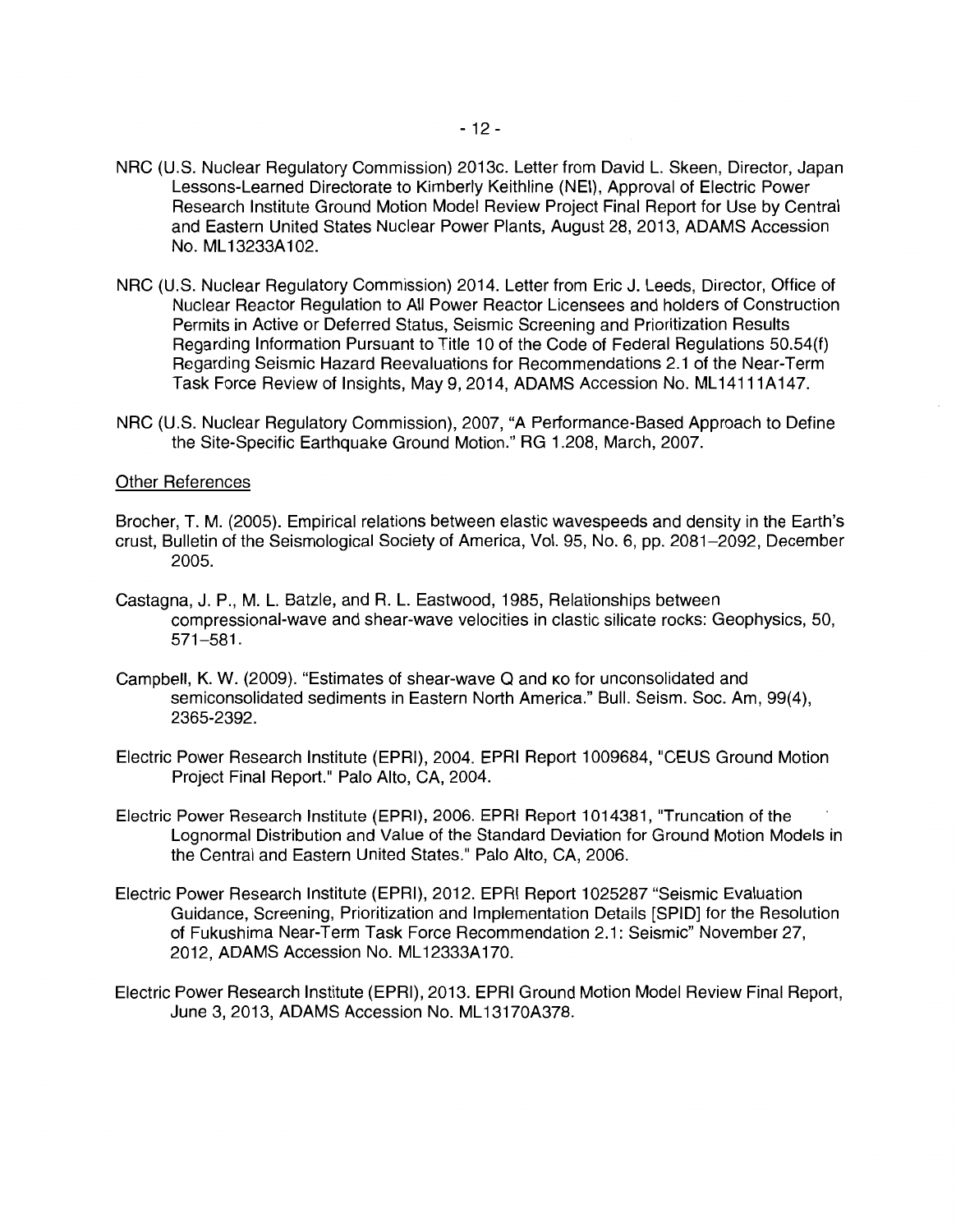- Idriss, I.M. and R.W. Boulanger, 2010, "SPT-Based Liquefaction Triggering Procedures." Department of Civil and Environmental Engineering, University of California, Davis, CA, December 2010.
- Keithline, 2012, Letter from Kimberly Keithline, Senior Project Manager, NEI, to David L. Skeen, Director, Japan Lessons-Learned Project Directorate, NRC, Final Draft of Industry Seismic Evaluation Guidance (EPRI 1025287), November 27, 2012, ADAMS Accession No. ML12333A168.
- Pierce, C., 2013, Letter from C. Pierce (Southern Nuclear Energy Company, lnc.(SNC)) to NRC, Response to NRC Request for Information Pursuant to 10 CFR 50.54(f) Regarding the Seismic Aspects of Recommendation 2.1 of the Near-Term Task Force Review of Insights from the Fukushima Dai-ichi Accident  $-1.5$  Year Response for CEUS Sites, September 12, 2013, ADAMS Accession No. ML 13256A 112.
- Pierce, C., 2014, Letter from C. Pierce (Southern Nuclear Energy Company) to NRC, Seismic Hazard and Screening Report for CEUS Sites, March 31, 2014, ADAMS Accession No. ML 14092A017.
- Pierce, C., 2015, Letter from C. Pierce (Southern Nuclear Energy Company) to NRC, Additional Information Regarding Seismic Hazard Curves, January 20, 2015, ADAMS Accession No. ML15020A728.
- Pietrangelo, 2013, Letter from A. R. Pietrangelo (NEI) to D. L. Skeen (NRC), Proposed Path Forward for NTTF Recommendation 2.1: Seismic Reevaluations, April 9, 2013, ADAMS Accession No. ML13101A379.
- Southern Nuclear Operating Company (SNC), 2014, "Edwin I. Hatch Nuclear Plant," Final Safety Analysis Report, Revision 32, February 2014.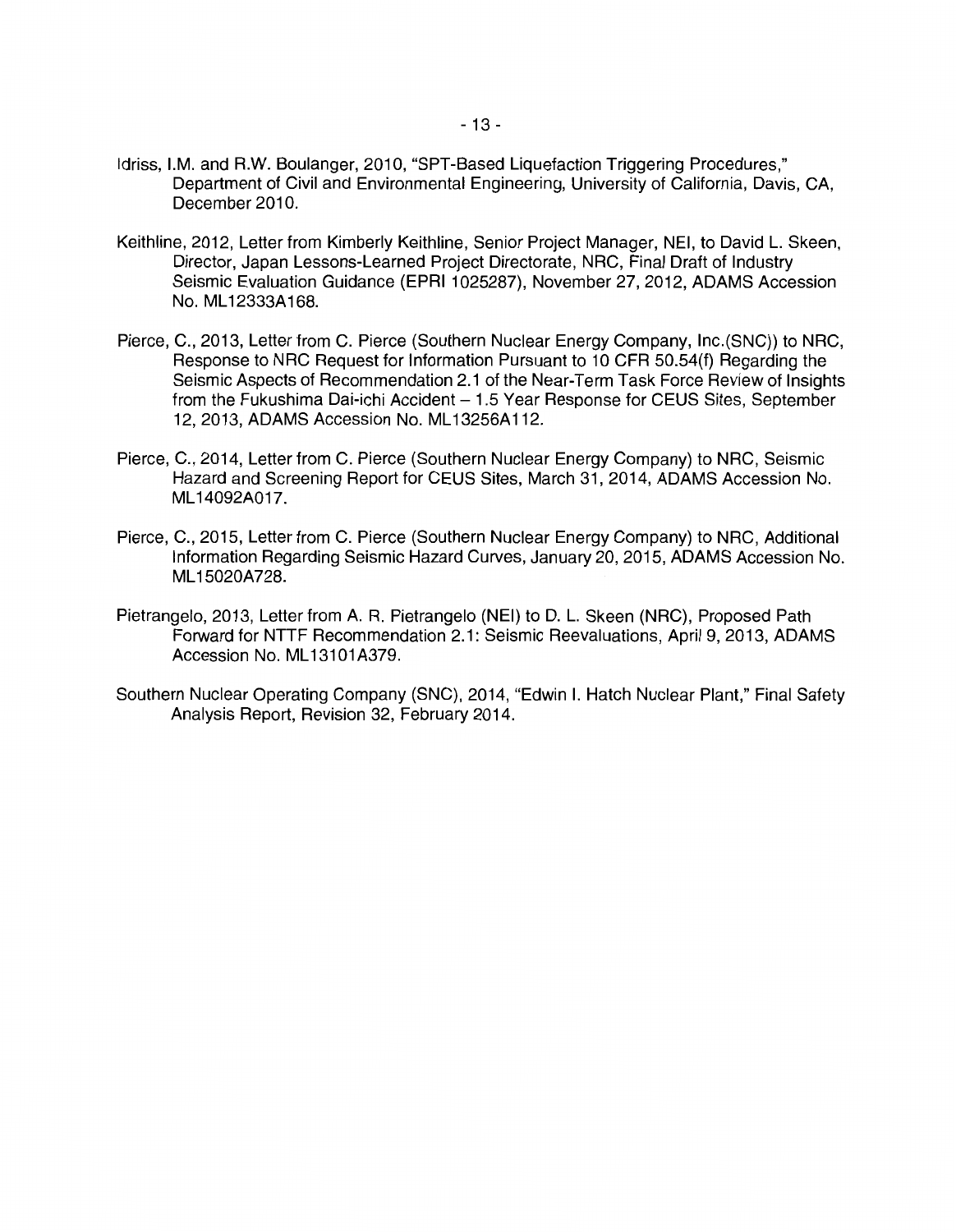

**Figure 3.3-1 Plot of Staff's and Licensee's Base Case Shear-Wave Velocity Profiles for the Hatch site**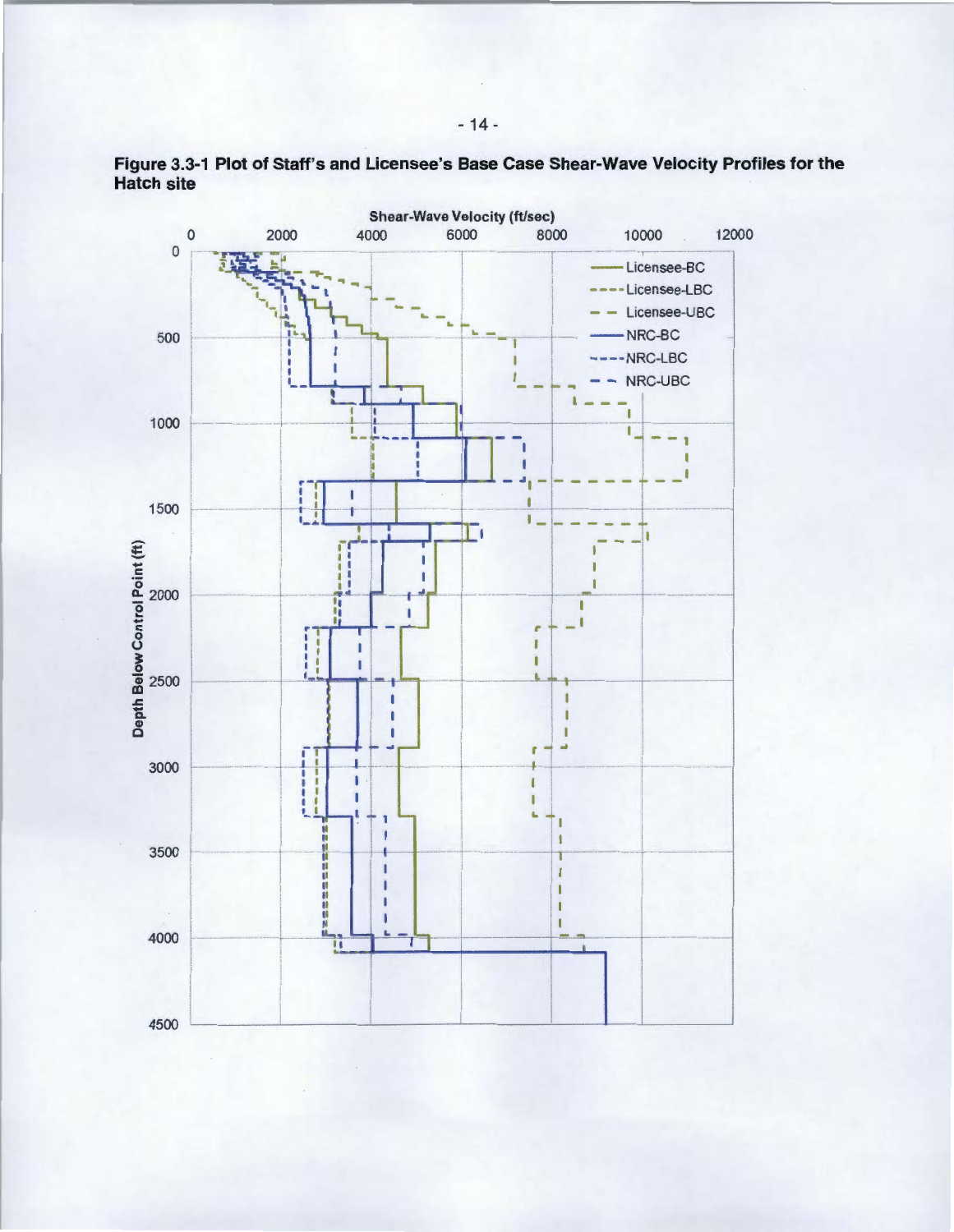

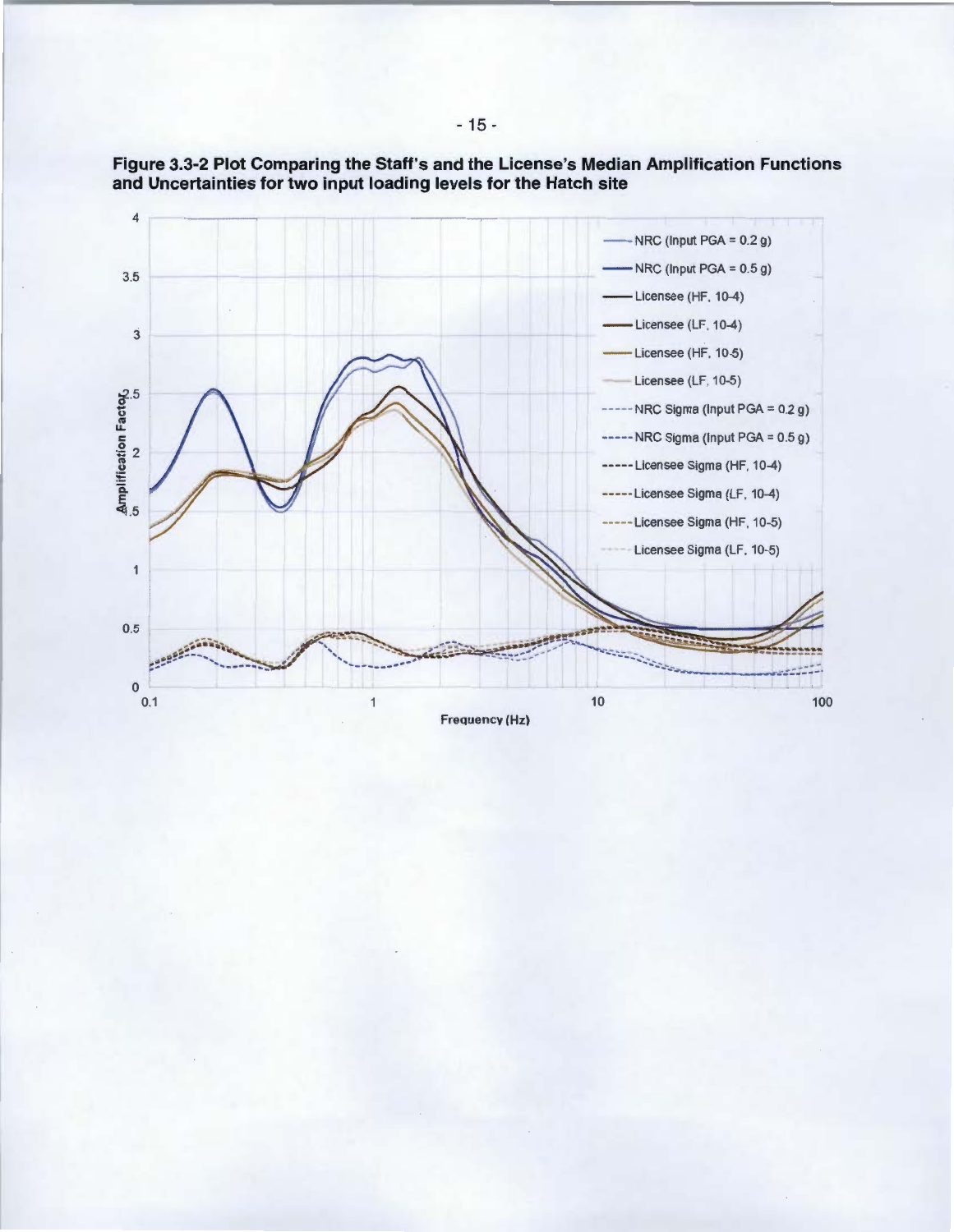

**Figure 3.3-3 Plot Comparing the Staff's and the Licensee's Mean Control Point Hazard Curves at a Variety of Frequencies for the Hatch site**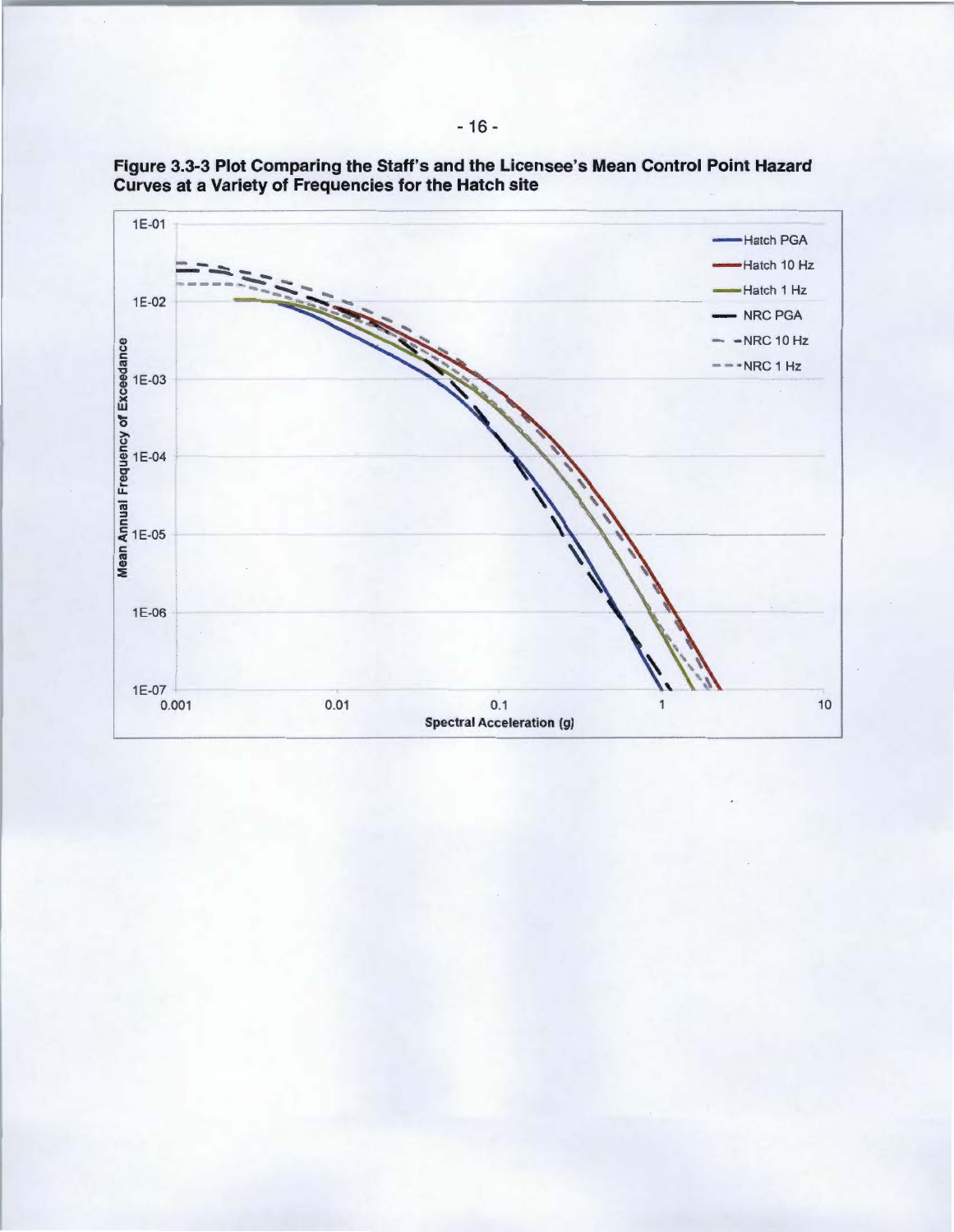

Figure 3.4-1 Comparison of the Staff's GMRS with Licensee's GMRS and the SSE for Hatch Unit 1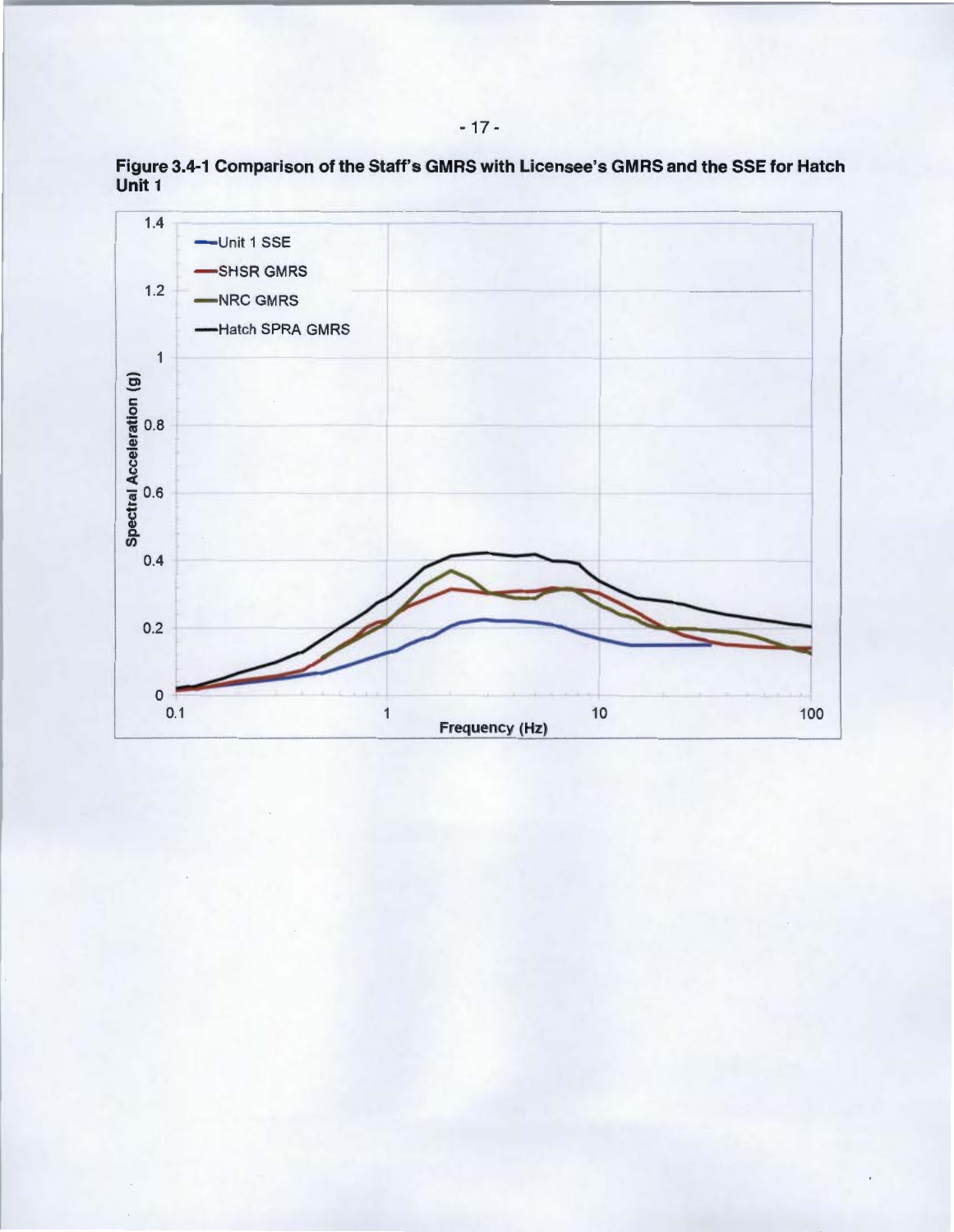

Figure 3.4-2 Comparison of the Staff's GMRS with Licensee's GMRS and the SSE for Hatch Unit 2